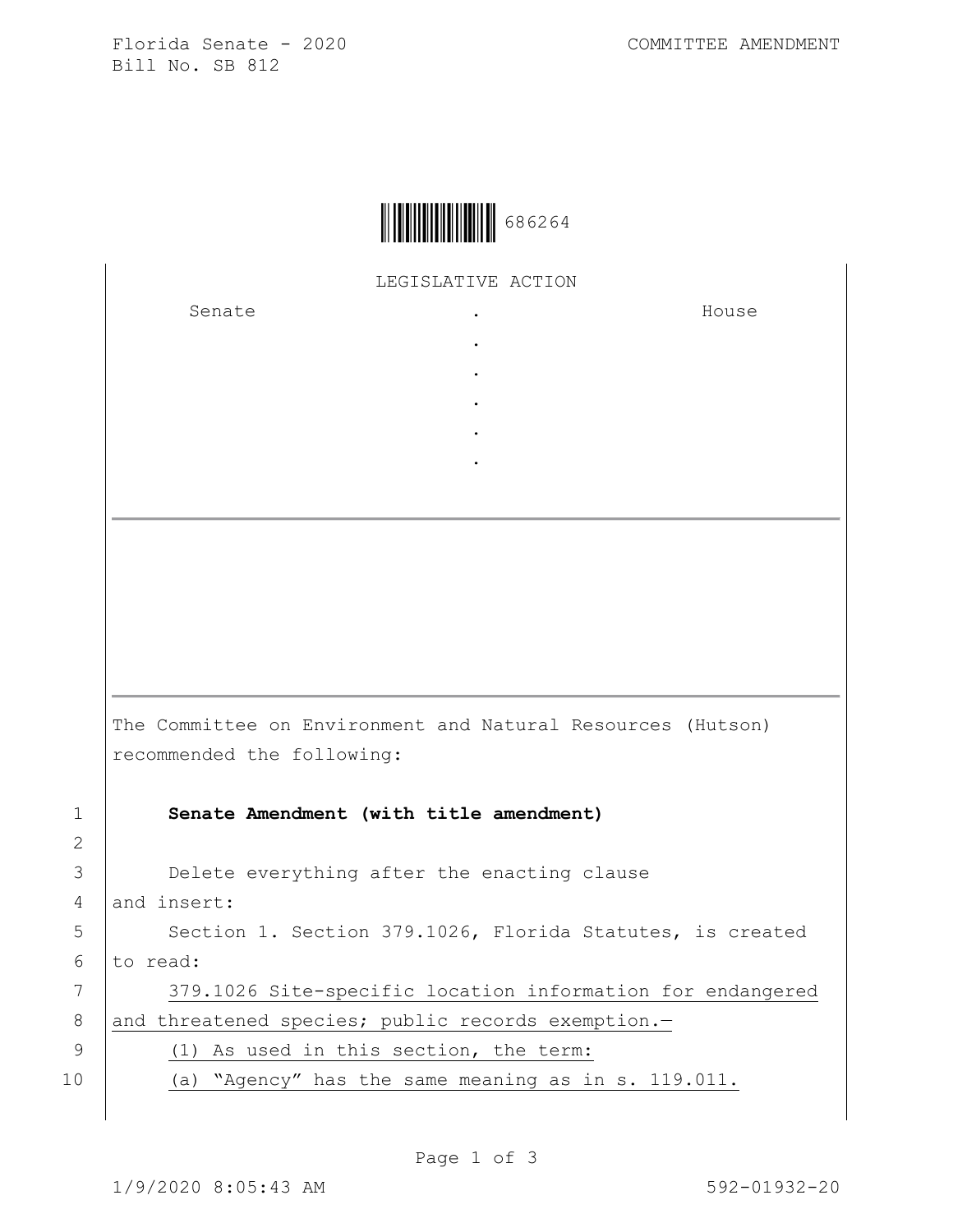Florida Senate - 2020 COMMITTEE AMENDMENT Bill No. SB 812

 $\begin{array}{|c|c|c|c|c|}\hline \multicolumn{1}{|c|}{\textbf{1}} & \multicolumn{1}{|c|}{\textbf{1}} & \multicolumn{1}{|c|}{\textbf{1}} & \multicolumn{1}{|c|}{\textbf{1}} & \multicolumn{1}{|c|}{\textbf{1}} & \multicolumn{1}{|c|}{\textbf{1}} & \multicolumn{1}{|c|}{\textbf{1}} & \multicolumn{1}{|c|}{\textbf{1}} & \multicolumn{1}{|c|}{\textbf{1}} & \multicolumn{1}{|c|}{\textbf{1}} & \multicolumn{1}{|c|}{\textbf{1}} & \multic$ 

| 11 | (b) "Endangered species" has the same meaning as in s.           |
|----|------------------------------------------------------------------|
| 12 | $379.2291(3)(b)$ .                                               |
| 13 | (c) "Threatened species" has the same meaning as in s.           |
| 14 | $379.2291(3)(c)$ .                                               |
| 15 | (2) The site-specific location information held by an            |
| 16 | agency concerning a species listed by a federal agency as        |
| 17 | endangered or threatened or listed by the Fish and Wildlife      |
| 18 | Conservation Commission as threatened is exempt from s.          |
| 19 | 119.07(1) and s. 24(a), Art. I of the State Constitution. This   |
| 20 | exemption does not apply to animals held in captivity and is not |
| 21 | waived by the release of such location information to another    |
| 22 | agency or to an educational institution or scientific facility   |
| 23 | for research purposes. This section is subject to the Open       |
| 24 | Government Sunset Review Act in accordance with s. 119.15 and    |
| 25 | shall stand repealed on October 2, 2025, unless reviewed and     |
| 26 | saved from repeal by the Legislature.                            |
| 27 | Section 2. The Legislature finds that it is a public             |
| 28 | necessity that the site-specific location information held by an |
| 29 | agency concerning a species listed by a federal agency as        |
| 30 | endangered or threatened or listed by the Fish and Wildlife      |
| 31 | Conservation Commission as threatened be made exempt from s.     |
| 32 | 119.07(1), Florida Statutes, and s. 24(a), Article I of the      |
| 33 | State Constitution. The Legislature finds that the release of    |
| 34 | such location information would jeopardize the continued         |
| 35 | existence of endangered or threatened species by increasing the  |
| 36 | risk of exposure to wildlife poachers or by threatening the      |
| 37 | integrity of the site due to increased use or traffic. This      |
| 38 | exemption protects private property owners from potential        |
| 39 | trespass and related liability issues when endangered or         |